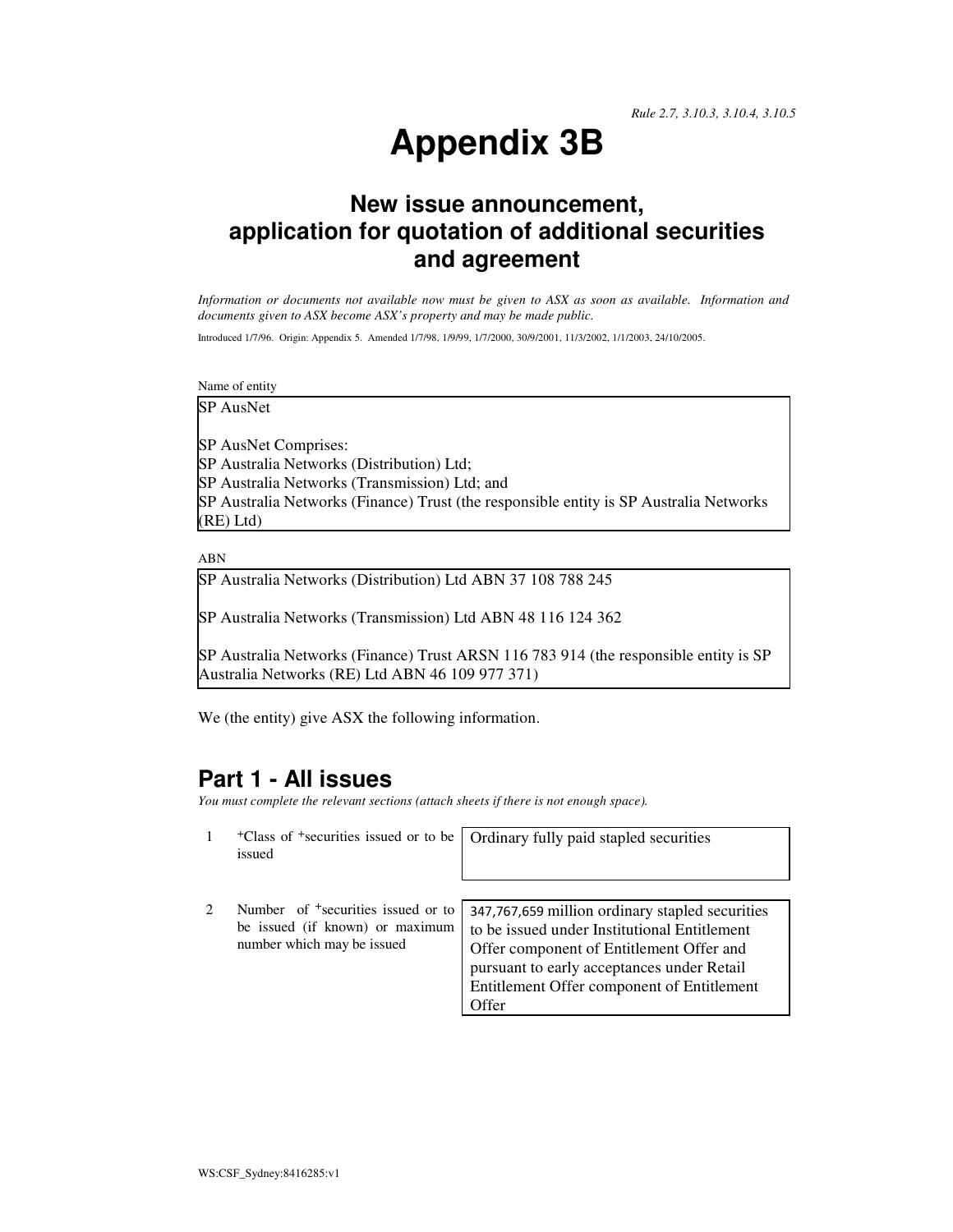| 3 | Principal terms of the <sup>+</sup> securities (eg,<br>if options, exercise price and expiry<br>date; if partly paid <sup>+</sup> securities, the<br>amount outstanding and due dates<br>payment;<br>if<br>+convertible<br>for<br>securities, the conversion price and<br>dates for conversion)                                                                                                                                                                                                                                                                         | Same terms as existing ordinary stapled<br>securities                                                                                                                                                                                                                                                                                                                                                                |                                                         |
|---|-------------------------------------------------------------------------------------------------------------------------------------------------------------------------------------------------------------------------------------------------------------------------------------------------------------------------------------------------------------------------------------------------------------------------------------------------------------------------------------------------------------------------------------------------------------------------|----------------------------------------------------------------------------------------------------------------------------------------------------------------------------------------------------------------------------------------------------------------------------------------------------------------------------------------------------------------------------------------------------------------------|---------------------------------------------------------|
| 4 | Do the <sup>+</sup> securities rank equally in all<br>respects from the date of allotment<br>with an existing <sup>+</sup> class of quoted<br>+securities?<br>If the additional securities do not<br>rank equally, please state:<br>the date from which they do<br>which<br>the<br>extent<br>to<br>they<br>participate for the next dividend,<br>of<br>(in<br>the<br>case<br>a<br>trust,<br>distribution) or interest payment<br>• the extent to which they do not<br>rank equally, other than in<br>relation to the next dividend,<br>distribution or interest payment | New ordinary stapled securities will rank<br>equally with existing ordinary stapled securities<br>from allotment. Note that new ordinary stapled<br>securities will be allotted after the record date<br>for the FY2012 final distribution, which means<br>that the new ordinary stapled securities will not<br>be eligible to receive the final distribution for<br>the year ended 31 March 2012.<br>Not applicable |                                                         |
| 5 | Issue price or consideration                                                                                                                                                                                                                                                                                                                                                                                                                                                                                                                                            | \$1.00 per new ordinary stapled security                                                                                                                                                                                                                                                                                                                                                                             |                                                         |
| 6 | Purpose of the issue<br>(If issued as consideration for the<br>acquisition of assets, clearly identify<br>those assets)                                                                                                                                                                                                                                                                                                                                                                                                                                                 | The proceeds will be used to fund significant<br>expansion in the regulated asset base and other<br>growth opportunities and will support SP<br>AusNet's strong credit profile, whilst delivering<br>significant organic growth and sustainable<br>returns to securityholders.                                                                                                                                       |                                                         |
| 7 | Dates of entering <sup>+</sup> securities into<br>uncertificated holdings or despatch<br>of certificates                                                                                                                                                                                                                                                                                                                                                                                                                                                                | 1 June 2012                                                                                                                                                                                                                                                                                                                                                                                                          |                                                         |
|   |                                                                                                                                                                                                                                                                                                                                                                                                                                                                                                                                                                         |                                                                                                                                                                                                                                                                                                                                                                                                                      |                                                         |
| 8 | Number<br><sup>+</sup> class<br>and<br>of<br>all<br><sup>+</sup> securities<br><b>ASX</b><br>quoted<br>on<br>(including the securities in clause 2)<br>if applicable)                                                                                                                                                                                                                                                                                                                                                                                                   | Number<br>3,243,987,341                                                                                                                                                                                                                                                                                                                                                                                              | <sup>+</sup> Class<br>Ordinary<br>stapled<br>securities |
|   |                                                                                                                                                                                                                                                                                                                                                                                                                                                                                                                                                                         | Number                                                                                                                                                                                                                                                                                                                                                                                                               | <sup>+</sup> Class                                      |
|   |                                                                                                                                                                                                                                                                                                                                                                                                                                                                                                                                                                         |                                                                                                                                                                                                                                                                                                                                                                                                                      |                                                         |

<sup>+</sup> See chapter 19 for defined terms.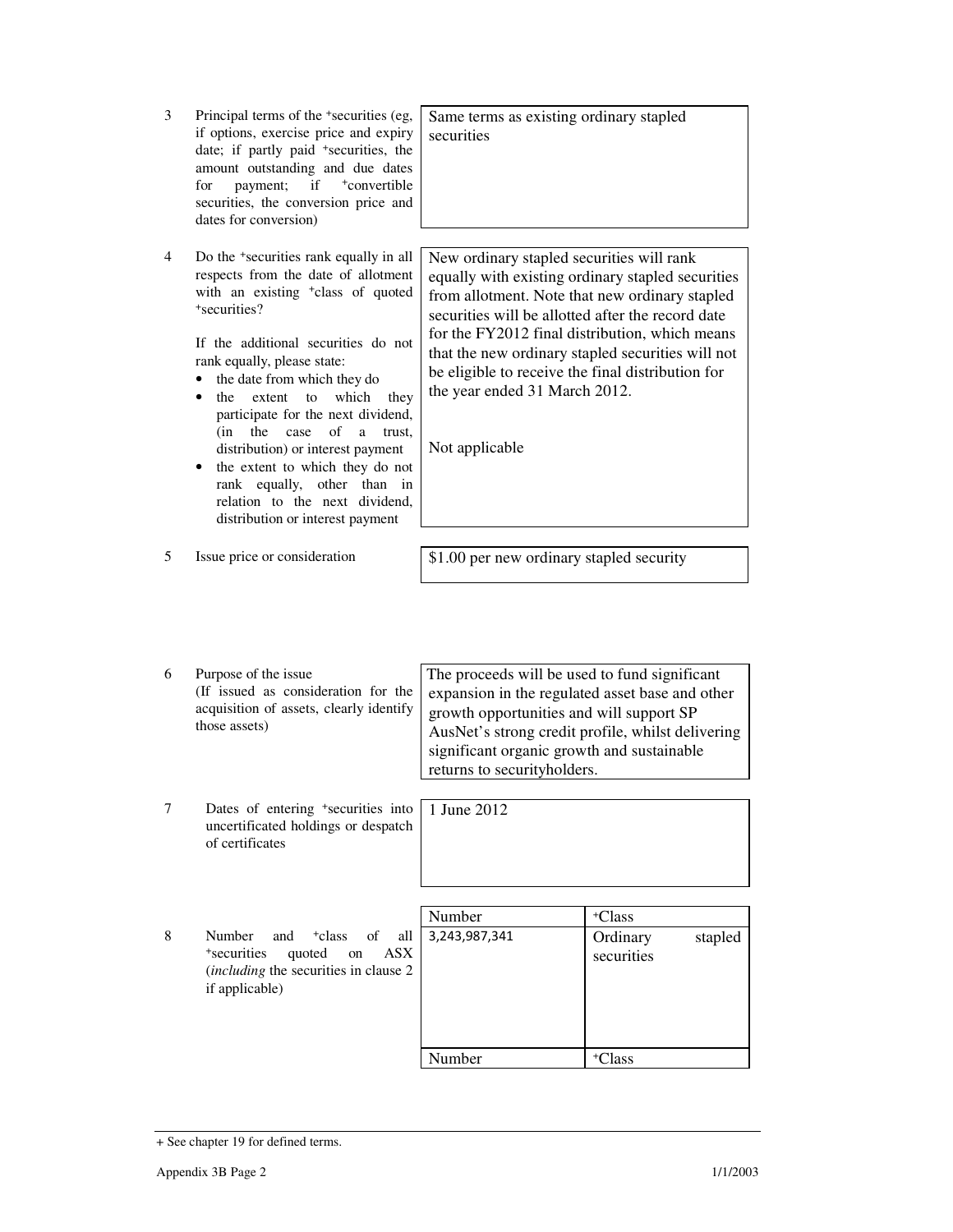| 9  | Number and <sup>+</sup> class of all   Nil    |                                                                               |
|----|-----------------------------------------------|-------------------------------------------------------------------------------|
|    | *securities not quoted on ASX                 |                                                                               |
|    | <i>(including the securities in clause 2)</i> |                                                                               |
|    | if applicable)                                |                                                                               |
|    |                                               |                                                                               |
|    |                                               |                                                                               |
|    |                                               |                                                                               |
|    |                                               |                                                                               |
| 10 |                                               | Dividend policy (in the case of a   See ASX announcement "Capital Management" |

10 Dividend policy (in the case of a trust, distribution policy) on the increased capital (interests) See ASX announcement "Capital Management Presentation" dated 16 May 2012

## **Part 2 - Bonus issue or pro rata issue**

| 11<br><b>Is</b> | holder<br>security<br>approval<br>required?                                                                                                                                                        | No                                                                                                                                                                                                       |
|-----------------|----------------------------------------------------------------------------------------------------------------------------------------------------------------------------------------------------|----------------------------------------------------------------------------------------------------------------------------------------------------------------------------------------------------------|
| 12              | Is the issue renounceable or non-<br>renounceable?                                                                                                                                                 | Non renounceable                                                                                                                                                                                         |
| 13              | Ratio in which the <sup>+</sup> securities will<br>be offered                                                                                                                                      | 3 new fully paid ordinary stapled security for<br>every 20 fully paid ordinary stapled securities<br>held                                                                                                |
| 14              | <sup>+</sup> Class of <sup>+</sup> securities to which the<br>offer relates                                                                                                                        | Ordinary fully paid stapled securities                                                                                                                                                                   |
| 15              | +Record<br>determine<br>date<br>to<br>entitlements                                                                                                                                                 | 7.00pm (AEST) on 21 May 2012                                                                                                                                                                             |
| 16              | Will holdings on different registers<br>(or subregisters) be aggregated for<br>calculating entitlements?                                                                                           | No                                                                                                                                                                                                       |
| 17              | Policy for deciding entitlements in<br>relation to fractions                                                                                                                                       | Where fractions arise in the calculation of<br>securityholders' entitlements under the<br>Entitlement Offer, they will be rounded down<br>to the next whole number of new ordinary<br>stapled securities |
| 18              | Names of countries in which the<br>entity has *security holders who will<br>not be sent new issue documents<br>Note: Security holders must be told how their<br>entitlements are to be dealt with. | All countries other than Australia, New<br>Zealand, Singapore and any other jurisdictions<br>in which it is decided to make offers                                                                       |
|                 | Cross reference: rule 7.7.                                                                                                                                                                         |                                                                                                                                                                                                          |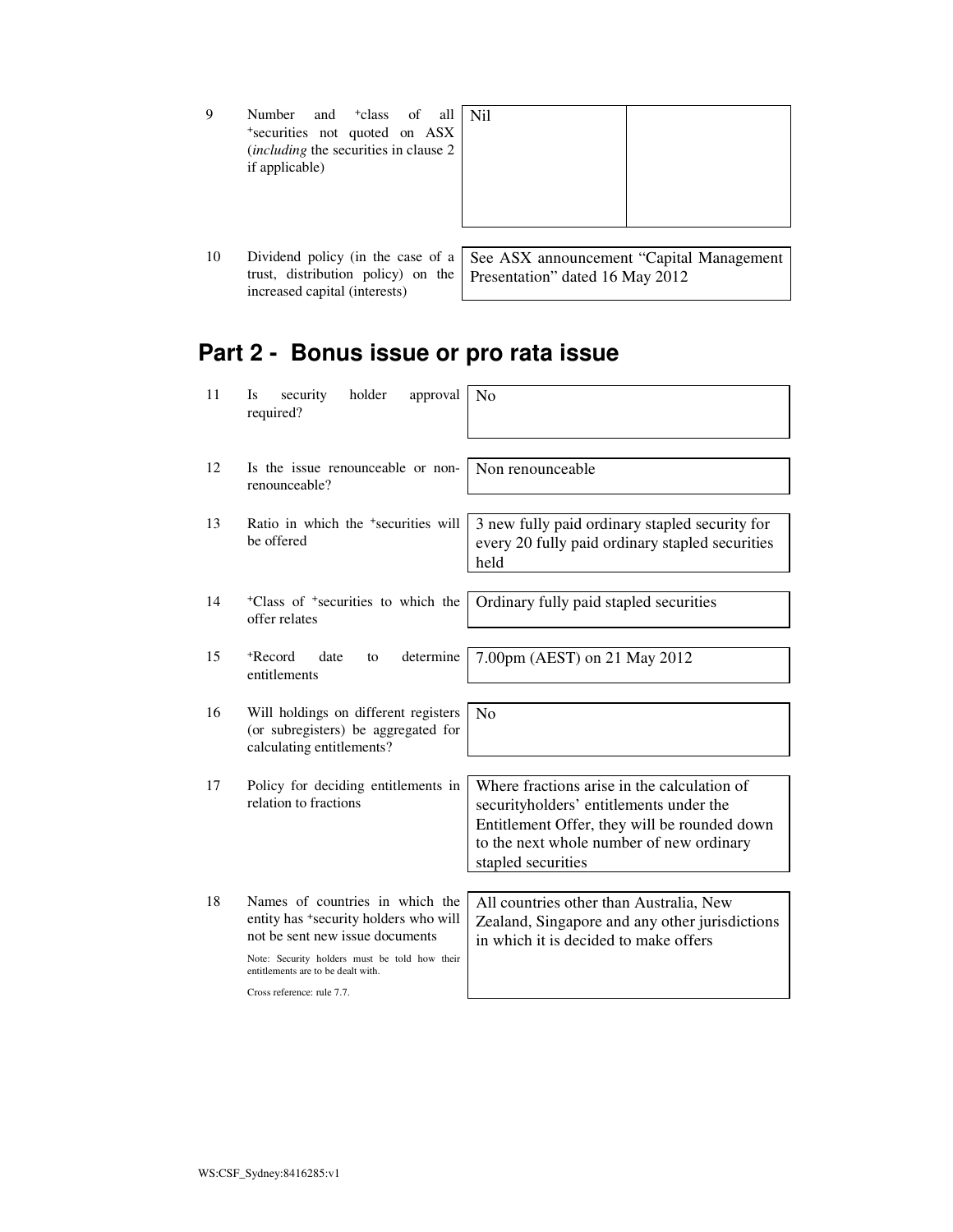| 19 | Closing<br>date<br>of<br>for<br>receipt<br>acceptances or renunciations                                                        | 17 May 2012 (Institutional Entitlement Offer)                                                                                                                                                                                               |
|----|--------------------------------------------------------------------------------------------------------------------------------|---------------------------------------------------------------------------------------------------------------------------------------------------------------------------------------------------------------------------------------------|
|    |                                                                                                                                | 28 May 2012 (Singapore) or 30 May 2012<br>(Australia and New Zealand) for Eligible<br>Securityholders<br><b>New</b><br>to receive<br>Retail<br>Securities on the Initial Allotment Date (1<br>June 2012) under the Retail Entitlement Offer |
|    |                                                                                                                                | 2012<br>12<br>June<br>for<br>Eligible<br>Retail<br>Securityholders to receive securities on the<br>Final Allotment Date (20 June 2012) under the<br><b>Retail Entitlement Offer</b>                                                         |
| 20 | Names of any underwriters                                                                                                      | Macquarie Capital (Australia) Limited and<br>UBS AG, Australia Branch                                                                                                                                                                       |
| 21 | Amount of any underwriting fee or<br>commission                                                                                | 2.60% of the total offer proceeds (excluding<br>proceeds relating to entitlement of Singapore<br>Power International Pte Ltd)                                                                                                               |
| 22 | Names of any brokers to the issue                                                                                              | Not applicable                                                                                                                                                                                                                              |
| 23 | Fee or commission payable to the<br>broker to the issue                                                                        | Not applicable                                                                                                                                                                                                                              |
| 24 | Amount of any handling fee payable<br>to brokers who lodge acceptances or<br>renunciations on behalf of +security<br>holders   | Not applicable                                                                                                                                                                                                                              |
| 25 | the issue is contingent on<br>If<br>*security holders' approval, the date<br>of the meeting                                    | Not applicable                                                                                                                                                                                                                              |
| 26 | Date entitlement and acceptance<br>form and prospectus or Product<br>Disclosure Statement will be sent to<br>persons entitled  | No prospectus is being produced. An offer<br>document and entitlement and acceptance<br>form (ARE for Singapore securityholders) was<br>sent to Eligible Retail Securityholders on 23<br>May 2012                                           |
| 27 | If the entity has issued options, and                                                                                          | Not applicable                                                                                                                                                                                                                              |
|    | the terms entitle option holders to<br>participate on exercise, the date on<br>which notices will be sent to option<br>holders |                                                                                                                                                                                                                                             |
| 28 | Date rights trading will begin (if<br>applicable)                                                                              | Not applicable                                                                                                                                                                                                                              |
| 29 | Date rights trading will end (if                                                                                               | Not applicable                                                                                                                                                                                                                              |
|    | applicable)                                                                                                                    |                                                                                                                                                                                                                                             |

<sup>+</sup> See chapter 19 for defined terms.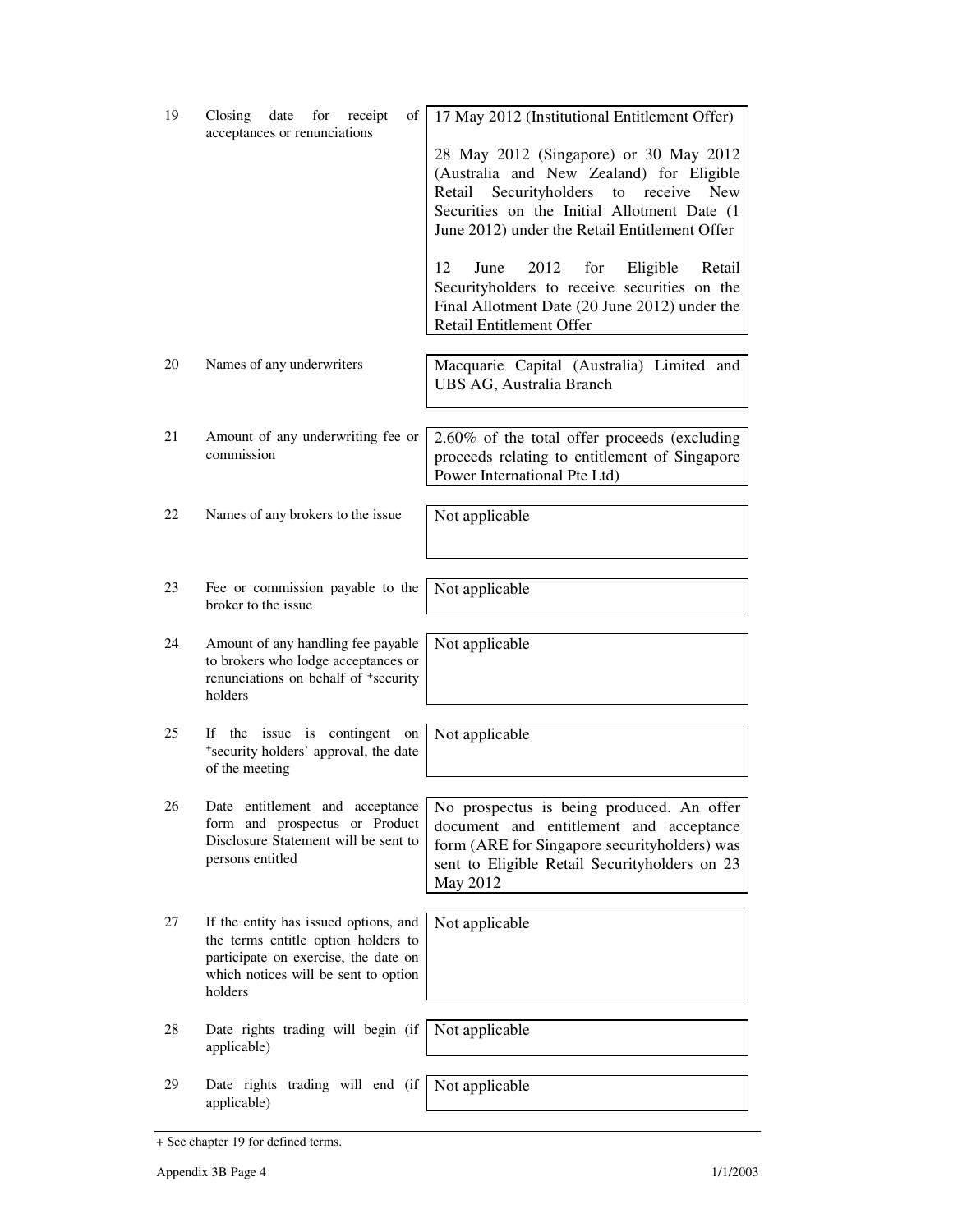| 30 | How do <sup>+</sup> security holders sell their |  |  |  |
|----|-------------------------------------------------|--|--|--|
|    | entitlements <i>in full</i> through a           |  |  |  |
|    | broker?                                         |  |  |  |

31 How do <sup>+</sup> security holders sell *part* of their entitlements through a broker and accept for the balance?

Not applicable

Not applicable

32 How do <sup>+</sup>security holders dispose of their entitlements (except by sale through a broker)? N/A

<sup>+</sup>Despatch date Refer to Item 7 of this Appendix 3B

### **Part 3 - Quotation of securities**

*You need only complete this section if you are applying for quotation of securities* 

- 34 Type of securities (*tick one*)
- (a)  $\bigvee$  Securities described in Part 1
- 

(b) All other securities

Example: restricted securities at the end of the escrowed period, partly paid securities that become fully paid, employee incentive share securities when restriction ends, securities issued on expiry or conversion of convertible securities

#### **Entities that have ticked box 34(a)**

#### **Additional securities forming a new class of securities**

*Tick to indicate you are providing the information or documents*

35 If the <sup>+</sup> securities are <sup>+</sup>equity securities, the names of the 20 largest holders of the additional <sup>+</sup>securities, and the number and percentage of additional <sup>+</sup>securities held by those holders

36 If the <sup>+</sup> securities are <sup>+</sup>equity securities, a distribution schedule of the additional + securities setting out the number of holders in the categories 1 - 1,000 1,001 - 5,000 5,001 - 10,000 10,001 - 100,000 100,001 and over

37 A copy of any trust deed for the additional +securities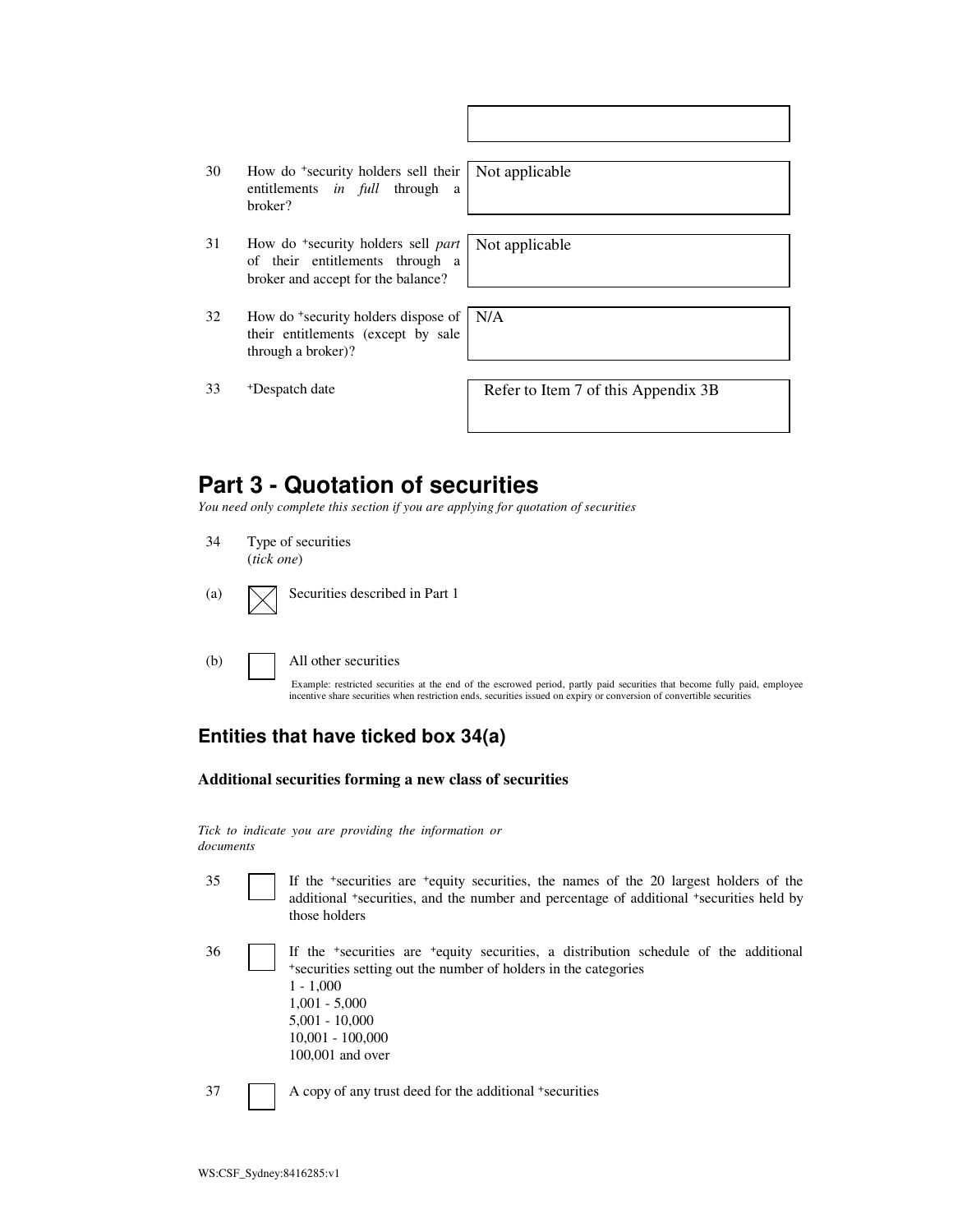#### **Entities that have ticked box 34(b)**

38 Number of securities for which <sup>+</sup>quotation is sought

39 Class of <sup>+</sup>securities for which quotation is sought

40 Do the <sup>+</sup> securities rank equally in all respects from the date of allotment with an existing <sup>+</sup>class of quoted + securities?

> If the additional securities do not rank equally, please state:

- the date from which they do
- the extent to which they participate for the next dividend, (in the case of a trust, distribution) or interest payment
- the extent to which they do not rank equally, other than in relation to the next dividend, distribution or interest payment
- 41 Reason for request for quotation now

Example: In the case of restricted securities, end of restriction period

(if issued upon conversion of another security, clearly identify that other security)

42 Number and <sup>+</sup>class of all <sup>+</sup>securities quoted on ASX (*including* the securities in clause 38)



| $\overline{ }$ |  |
|----------------|--|
| Đ              |  |
|                |  |
|                |  |
|                |  |
|                |  |

+ See chapter 19 for defined terms.